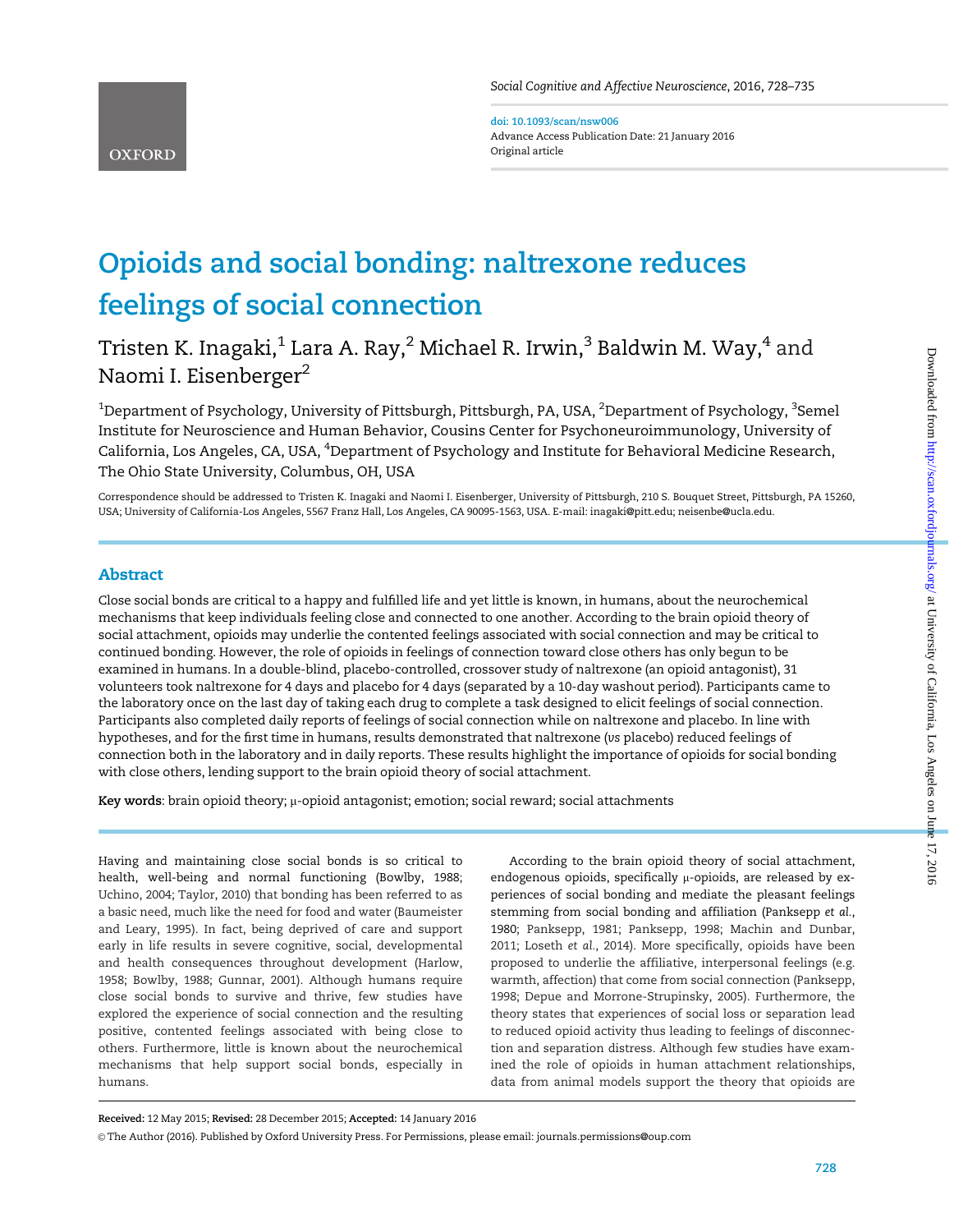involved in social bonding (Panksepp et al., 1978; Herman and Panksepp, 1981; Panksepp, 1981; Panksepp and Bishop, 1981; Panksepp et al., 1981; Kalin et al., 1988; Keverne et al., 1989; Kalin et al., 1995; Burkett et al., 2011; Trezza et al., 2011).

For example, in chicks, blocking opioid activity via an opioid antagonist led to increased distress vocalizations when chicks were placed together in a group, suggesting that the chicks were no longer experiencing the comfort or pleasure from being in a group (Panksepp et al., 1980). Conversely, morphine, an opioid agonist, decreased distress vocalizations after social separation (Panksepp et al., 1980). Similarly, placebo-treated lambs showed a clear preference for their own mothers (vs an unknown mother) after birth, whereas naltrexone, an opioid antagonist, eliminated the preference for the mother (Shayit et al., 2003). Finally,  $\mu$ -opioid receptor knockout mice (vs controls) showed no preference for bedding with their mother's scent, again suggesting that the knockout mice no longer found the mother a source of comfort or derived as much pleasure from cues of her presence (Moles et al., 2004).

However, only a handful of studies have explored the role of opioids on perceptions of social rewards and social connection experiences in humans (although see Zubieta et al., 2003 for some work on opioids and social pain). With regard to the effect of opioids on social rewards, morphine (vs naltrexone) leads to higher attractiveness ratings for the most attractive faces presented, suggesting that opioids can enhance the social reward of certain stimuli (Chelnokova et al., 2014). In addition, increased desire for social interaction is associated with  $\mu$ -opioid receptor binding in the left ventral striatum, a reward and affiliationrelated region, in response to receiving social feedback that one is 'liked' by an opposite-sex stranger (vs baseline; Hsu et al., 2013). One early study (described in Depue and Morrone-Strupinsky, 2005 but not published on its own), more directly examined the role of opioids in feelings of social connection. Here, female participants were administered naltrexone (25 mg) and placebo (separated by a 4-day period) and were asked to rate their feelings of connection in response to watching two separate movie clips: an affiliative movie clip of a couple giving birth to their first child and a neutral film clip of a nature scene. In line with the brain opioid theory of social attachment, naltrexone (vs placebo) reduced the increases in warm, affectionate feelings to watching the affiliative clip (compared to the neutral clip) among those high in trait affiliation. Similarly, Schweiger et al. (2014) recently showed that a 25 mg dose of naltrexone (vs placebo) reduced affiliative feelings (cozy, comforting, liked, secure) after an economic trust game. Together, these results suggest that opioids may subserve feelings of connection. However, no studies have examined the effect of opioids on feelings of social connection to personally relevant social stimuli or to daily experiences of social connection.

Together, emerging evidence from the human and animal literatures points to the possibility that  $\mu$ -opioids contribute to the experience of social bonding and connecting with close others. As such, the current study aimed to test the opioid theory of social attachment in a double-blind, placebo-controlled crossover study with the opioid-antagonist, naltrexone. Participants took naltrexone for 4 days (25 mg on days 1 and 2, 50 mg on days 3 and 4) and placebo for 4 days. On the fourth day of taking naltrexone or of taking placebo, participants completed a laboratory session in which feelings of social connection to an experimental task were assessed. Additionally, while on naltrexone or placebo, participants made ratings of their daily feelings of social connection each evening. We hypothesized that naltrexone, compared to placebo, would lead to reduced feelings of connection both in the laboratory as well as in day-to-day reports. Furthermore, in line with the possibility that opioids are specifically important for feelings of social connection in response to social stimuli, we hypothesized that opioid-blockade would reduce feelings of connection to a greater extent than general feelings of positive affect.

# Method

#### **Overview**

To assess the contribution of opioids to feelings of social connection, healthy participants completed a randomized, doubleblind crossover study with the opioid-antagonist naltrexone (Figure 1). Based on a previously established titration schedule (Ray et al., 2011), participants received four administrations of naltrexone (25 mg on days 1 and 2 followed by 50 mg on days 3 and 4) as well as four administrations of placebo. Participants completed two laboratory sessions (one on day 4 of naltrexone (50 mg) and one on day 4 of placebo), separated by a 10-day washout period and completed daily diary reports on all four naltrexone and four placebo days. The study was registered on the U.S. National Institutes of Health Clinical Trials registry as NCT01672723 and all procedures were run (between December 2012 and February 2014) in accordance with UCLA's IRB.

#### Screening and study participants

Participants were recruited via flyers. Prospective volunteers underwent a physical examination at UCLA's Clinical & Translational Research Center (CTRC) where blood was drawn (assessed for liver functioning and pregnancy) and vital signs were collected (heart rate, blood pressure, height, weight). The experimenter then administered the Patient Health Questionnaire (PHQ-9; Spitzer et al., 1999) to assess depression levels and collected a urine sample to test for drug use [Tetrahydracannabinol (THC), Opiates, Cocaine, Amphetamines (AMP), Methamphetamines (mAMP)].

To be included in the study, participants needed to be in good health, between 18 and 35 years old, and fluent in English. Exclusion criteria were major physical health or psychiatric disorders (including a PHQ-9 score above a 13), medication use (prescription medications, except birth control, or over-thecounter medications), a positive drug test, a BMI greater than 35, a positive pregnancy test or clinically relevant abnormalities on the blood test.

After screening 50 individuals, 37 participants were enrolled. Of this sample, one participant asked to be removed from the study prior to scheduling, two participants were removed after being unresponsive to scheduling requests and three participants (all females) reported stomach discomfort at a severe level after the first day of taking naltrexone (25 mg) and were withdrawn by the study physician. Thirty-one participants in total completed the entire experimental protocol (21 females, M  $age = 21.55$ ,  $SD = 3.34$ ) with 38.7% Caucasian, 35.5% Asian, 12.9% Hispanic, 6.5% African American and 6.5% reporting Mixed Ethnicity. Participants were paid up to \$160 for taking part in the study.

#### Study drug schedule

The opioid antagonist used in this study was oral naltrexone, an FDA-approved drug used to help manage alcoholism and opioid addiction (Ray et al., 2010). UCLA's Investigational Drug Section dispensed tablets in a double-blind within-subjects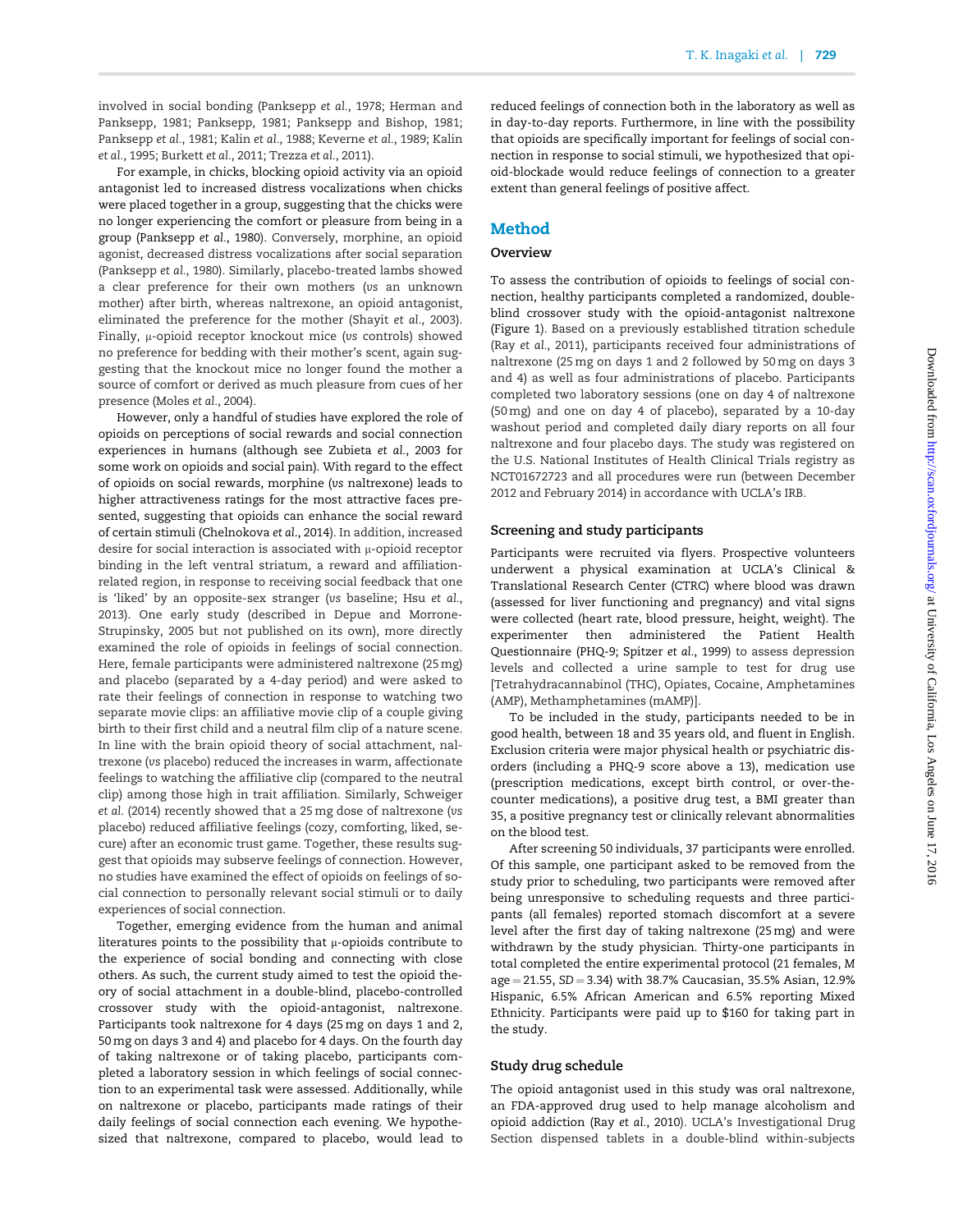

Figure 1. Overview of procedures. After screening, participants completed a randomized, double-blind crossover study with the opioid-antagonist, naltrexone. Participants took four administrations of naltrexone, (25 mg on days 1 and 2 followed by 50 mg on days 3 and 4) as well as four administrations of placebo and completed two laboratory sessions (one on day 4 of naltrexone and one on day 4 of placebo), separated by a 10-day washout period. Daily diary reports were taken on all study drug days.

crossover manner. Placebo consisted of microcrystalline cellulose and lactose. Each participant began taking their study drugs 3 days prior to the scheduled experimental session and took the fourth pill (50 mg) in the presence of the experimenter on the fourth day during their experimental session. The laboratory task (see below) began 60 min after taking the study drug when peak effects are known to occur (Lee et al., 1988). Drug compliance was assessed by packing the study drugs with 50 mg of riboflavin and analyzing urine samples for riboflavin content under a UV light at the start of each experimental session. All samples tested positive for riboflavin suggesting that all participants were compliant with the study drug schedule. In between each experimental session there was a 10-day washout period.

#### Laboratory task

The experience of social connection is a powerful and personal experience. In order to bring this kind of personal experience into the laboratory, the experimenters asked participants to identify six people with whom they felt very close and who would be willing to be contacted in regards to the current study. The participants rated the closeness of these individuals on a scale ranging from (1) not at all close to (10) extremely close. Ratings of closeness were indeed high ( $M = 8.37$ ,  $SD = .84$ , range 7–10). Experimenters then emailed the six close others (parents, grandparents, siblings, significant others, friends) to elicit help in creating the social connection laboratory task. Close others were asked to respond with brief sentences addressed to the participant that were positive in nature. To ensure that these messages were a surprise, we asked these close others to refrain from discussing what they had emailed to us. The emailed instructions included example messages to help guide writers as to the style and length of messages (e.g. I love you for being you, I appreciate that you are always there for me). Examples of messages received from actual close others included: 'You have enriched my days and given me great joy,' 'Thank you for loving me at my worst,' 'You're my number one,' 'I am so grateful to have you in my life and I completely don't deserve you. You're a gift!'

Once in the lab, participants read the messages from their close others. Messages were presented in sets of 6, beginning with a 2-s cue indicating who the messages were from (e.g. 'The following messages are from Kim'), followed by the messages, one at a time, for 6-s each (Figure 2). After each set, participants rated their feelings of connection (how connected, touched and warm they felt,  $\alpha = 0.93$ ) and feelings of positive affect (how grateful they felt, as well as how good, pleasant, unpleasant (reversed) and enjoyable the messages were to read,  $\alpha = 0.84$ ). Ratings were made on a 1–7 scale anchored by 'not at all' and 'very.' As might be expected given the highly pleasant nature of the task, feelings of connection and positive affect in response to the laboratory task were correlated  $(r = 0.93, P < 0.001)$ . However, the measures were kept separate in order to explore the theory that opioids might be especially relevant for social feelings (Panksepp et al., 1980; Panksepp, 1981; Panksepp, 1998; Depue and Morrone-Strupinsky, 2005; Machin and Dunbar, 2011).

Messages from three of the participants' close others were presented during the first experimental session and the remaining messages from a different 2–3 close others during the second experimental session. For four participants, only five close others responded to our request. Therefore, in the second session a message from one person that was presented in the first session was presented again. This procedure (to repeat the presentation of messages from a single close other) was only done for the four participants who were missing a sixth set of messages.

Differences between the first and second experimental lab sessions were also analyzed (using a repeated measures ANOVA to compare ratings (connection and positive affect) during session 1 to ratings during session 2) to check for potential habituation to the task. This analysis revealed a main effect of experimental session for self-reports to the messages, such that participants reported near ceiling levels of connection and positive affect during session 1 (M session 1 for combination of connection and positive affect  $= 6.68$  on a scale of 1-7, SD  $= 0.40$ , range: 5.67–7.00) compared to session 2 where self-reports were significantly lower (M session  $2 = 6.47$ , SD = 0.56, range: 4.67– 7.00;  $F(1, 30) = 5.09$ ,  $P = 0.03$ ). In addition, there was a significant interaction between session and type of rating (connection vs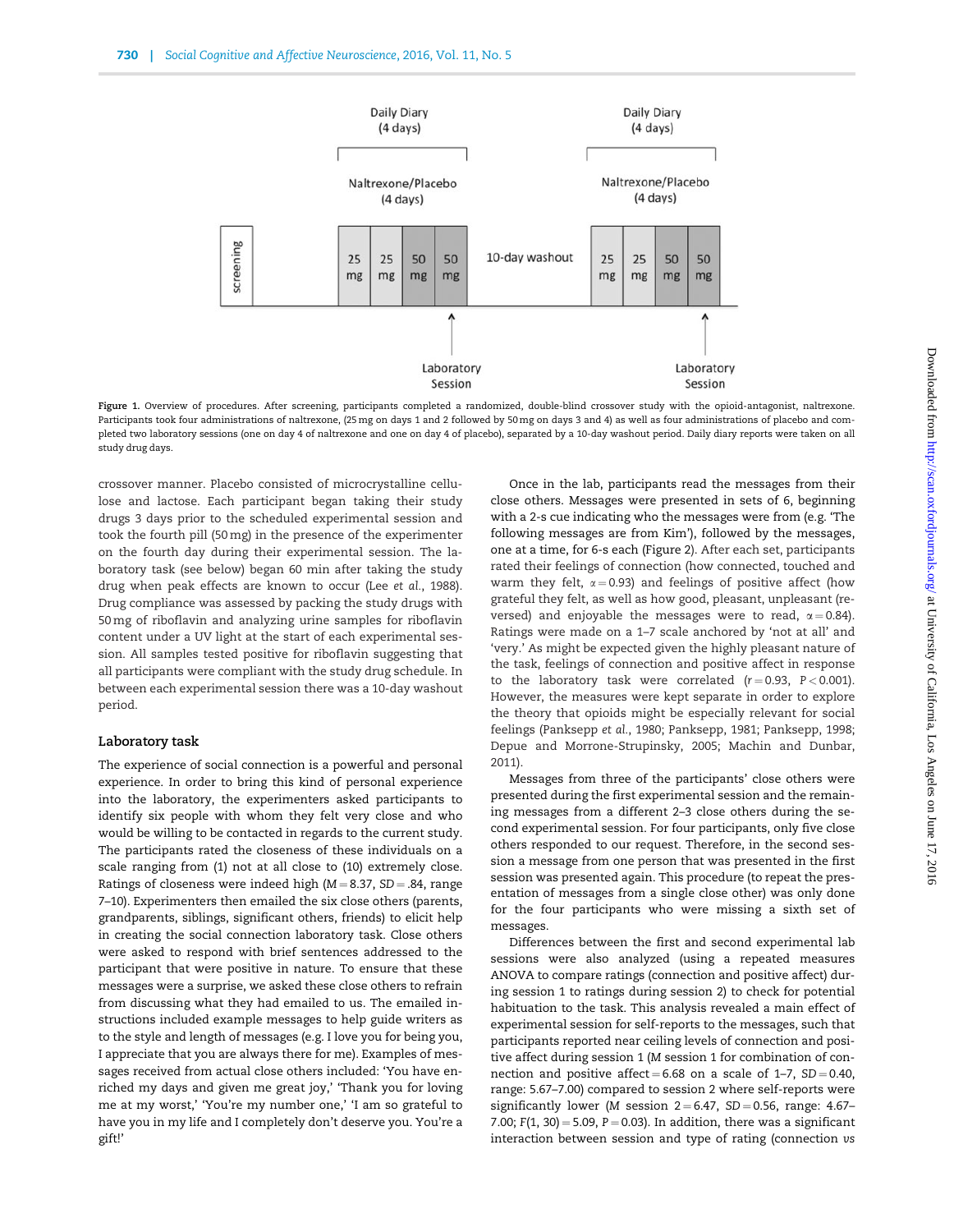

Figure 2. Social connection laboratory task. Participants read positive messages from close others (sample messages from actual friends and family displayed above) and then made ratings of their feelings of social connection and positive affect.

positive affect;  $F(1, 30) = 16.05$ ,  $P < 0.001$ ) such that feelings of connection went down from session 1 to session 2  $(F(1, 30) = 9.52, P = 0.004)$  but positive affect did not  $(F(1, 30) = 1.87, P = 0.18)$ . Hence, perhaps because of the novel, surprising nature of the task (i.e. participants did not expect to see the loving messages from their close others the first time they came in for the study), self-reports were high during session 1, making it more difficult to observe drug effects during the first visit. Indeed, no main effect of drug  $(F(1, 29) = 1.81$ , P=0.19) or drug $\times$ type of rating interaction (F(1,29)=0.63,  $P = 0.43$ ) emerged for session 1. Therefore, analyses for the laboratory-based social connection task focused on session 2 alone.

#### Daily diary

To assess changes in day-to-day feelings of connection and general positive affect, daily diary responses were collected online at the end of each drug day. For 8 days (four while on placebo, four while on naltrexone), participants were asked to think back to the last 24 h and respond to how disconnected they felt ('I felt out of touch and disconnected from others') and how pleasant they felt ('My mood was generally positive today'). For ease of interpretation, feelings of disconnection were reverse-coded to measure daily feelings of social connection. Unlike self-reports in response to the laboratory task, daily feelings of social connection and positive affect were not related to one another  $(r = 0.17, P = 0.36)$  further suggesting they are separable constructs. Daily diary responses were relatively stable across the 8 days ( $\alpha$  feelings of connection = 0.72,  $\alpha$  positive affect = 0.70).

Differences between the first set of daily self-reports and the second set were analyzed to check for differences across time using a repeated measures ANOVA comparing ratings (both connection and positive affect) from the first session to the second session. Although there was a novelty effect for ratings from the laboratory task (potentially because of the personal, powerful nature of the task), there was no such effect for the daily diary ratings. Hence, there were no significant differences between self-reports from the days surrounding session 1 (M of connection and positive affect =  $5.51$ ,  $SD = 0.85$ ) and the days surrounding session 2 (M of connection and positive affect =  $5.79$ ,  $SD = 0.85$ ; F(1, 30) = 2.31, P = 0.14) nor was there an interaction between session and type of rating  $(F(1, 30) = .19, P = 0.67)$ . This is not surprising as, unlike the lab-based session, there was no specific task that participants were habituating to in their daily diary reports from their first to second set of ratings.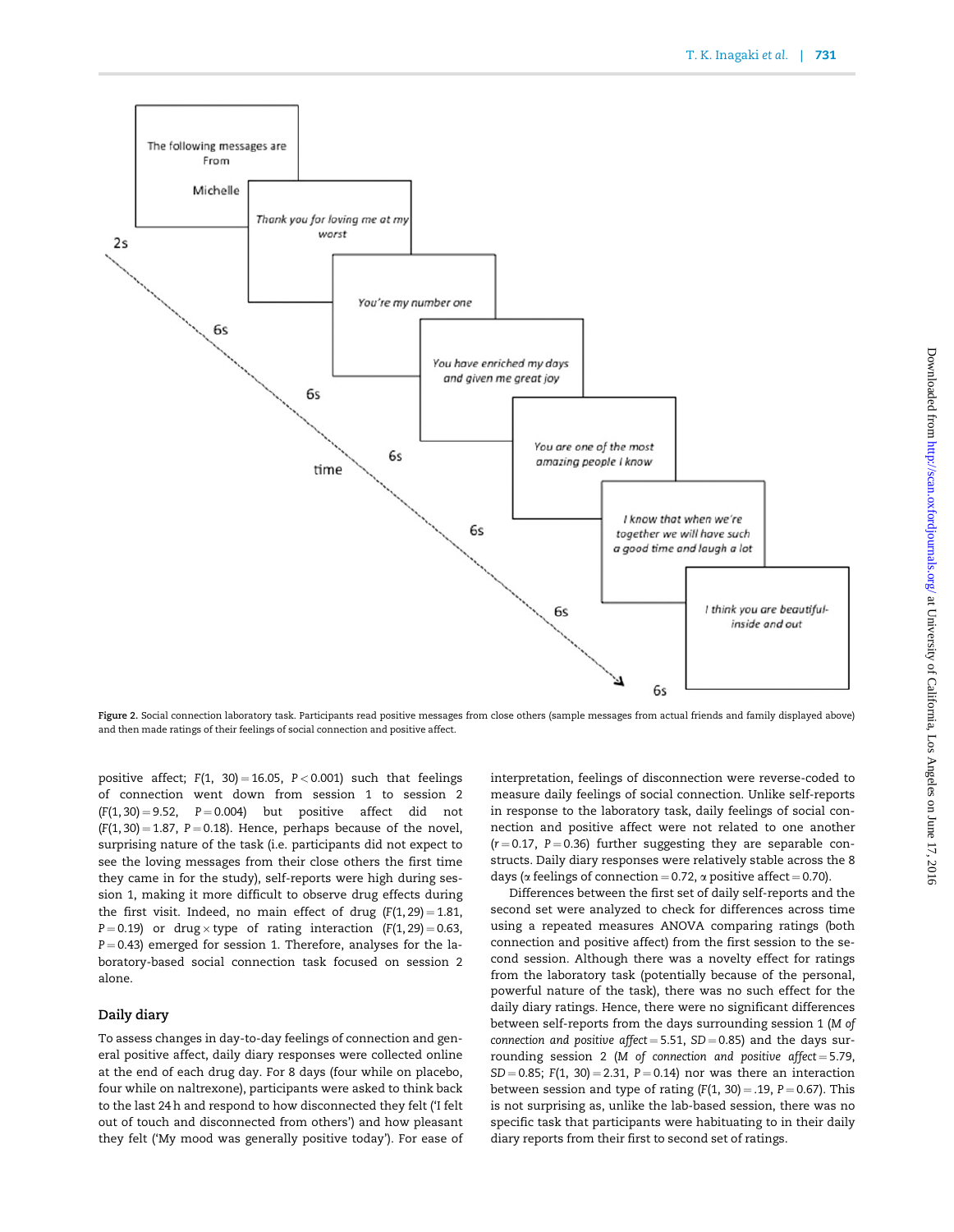Participants also reported on the severity of the following physical symptoms at the end of each of the 8 days (0-no symptoms to 4-very severe symptoms): headache, dizziness/ faintness, shortness of breath, rapid/irregular heartbeat, stomach/abdominal discomfort, nausea, appetite increase/decrease, difficulty urinating, muscle/bone/joint pain, fever, tiredness/ fatigue. To further assess the subjective severity of the symptoms overall, participants were asked how distressing they found the symptoms on a 0 (not at all) to 7 (very) scale.<sup>1</sup>

#### Statistical analyses

Laboratory-based social connection task. In order to assess the effect of the pharmacological manipulation on self-reports to the social connection task during the second lab session, we conducted a 2 (drug: placebo  $v$ s naltrexone; between-subjects) $\times$  2 (type of rating: connection vs positive affect; within-subjects) repeated measures analysis of variance (ANOVA) in SPSS. Since we are only examining session 2, drug condition is a between subjects factor for this analysis. Significant interactions were further interrogated to examine the effect of the drug on each rating type (connection or positive affect).

Daily diary assessment. Daily diary ratings were analyzed with a 2 (drug: placebo vs naltrexone)  $\times$  2 (type of rating: connection vs positive affect) $\times 2$  (dose: 25  $vs$  50 mg) repeated measures ANOVA. Dosage was included as an additional variable because previous work has shown that the 50 mg dose of naltrexone (compared to baseline without naltrexone) completely blocks  $\mu$ opioid receptor binding in regions previously shown to activate to the social connection task used in the current study (including the VS, ACC, OFC and insula; Weerts et al., 2008; Inagaki and Eisenberger, 2013). However, there are no published data on receptor binding for the 25 mg dose leaving the possibility that receptors are not completely blocked at this lower dose. Significant interactions were further examined with repeated measures ANOVA and t-tests in SPSS for the effects at each dosage and for each rating type.

#### Results

#### Study drug blind and physical symptoms

When evaluating the reliability of the study drug blind, 61% of participants guessed correctly when on placebo and 55% guessed correctly when on naltrexone. These percentages were not significantly different from chance (50%) for either placebo  $(\chi^2 \quad (1) = 0.35, \quad P = 0.55)$  or naltrexone  $(\chi^2 \quad (1) = 0.14, \quad P = 0.71)$ . Physical symptoms reported at the end of each day when on the study drugs revealed increases in headaches, dizziness/faintness, nausea and appetite increase/decrease when on naltrexone compared to placebo (P's < 0.05), however reported symptoms were very mild for both drug conditions (M naltrexone  $= 0.39$ , M placebo  $= 0.10$  on a 0-4 scale). Furthermore, there were no differences in how distressing participants found the symptoms when on naltrexone ( $M = 1.87$ , SD = 1.07) compared to placebo ( $M = 1.55$ ,  $SD = .84$ ,  $t(20) = 0.88$ ,  $P = 0.39$ ) and overall, levels of distress about the symptoms were low (ratings between 1 and 2 on a 1–7 scale) suggesting that the symptoms are unlikely to influence the main study outcomes.



Figure 3. The effect of naltrexone on feelings of connection to reading messages from close others in the lab. During experimental session 2, naltrexone (vs placebo) significantly reduced feelings of connection to messages from close others, but did not alter general positive affect.

#### Effect of naltrexone on feelings of connection in the lab

As noted earlier, there was a main effect of experimental session, such that participants reported significantly higher levels of social connection and positive affect during the first experimental session relative to the second experimental session. Thus, as might be expected based on the surprising, highly positive nature of the laboratory task, there was no main effect of drug (F(1, 29) = 1.81, P = 0.19) or drug  $\times$  type of rating interaction  $(F(1, 29) = 0.63, P = 0.43)$  for session 1 when participants read the messages from their close others for the first time. Hence, analyses focused on session 2.

To assess whether naltrexone specifically altered feelings of connection to the lab task during session 2, participant selfreports were submitted to a 2 (drug)  $\times$  2 (type of rating: connection vs positive affect) repeated measures ANOVA. There was a main effect of type of rating  $(F(1, 29) = 41.18, P < 0.001)$ , such that subjects reported higher levels of positive affect ( $M = 6.62$ ,  $SD = 0.46$ ) than feelings of connection (M = 6.20, SD = 0.77). In addition, those on naltrexone reported reduced ratings of social connection and positive affect to the messages ( $M = 6.20$ ,  $SD = 0.83$ ) compared to those who were on placebo (M = 6.61,  $SD = 0.80$ ; F(1, 29) = 4.06, P = 0.05). This main effect was qualified by a marginal drug $\times$  type of rating interaction (F(1, 29)=3.81,  $P = 0.06$ ). In support of the main study hypothesis, naltrexone (vs placebo) reduced feelings of connection to reading the messages from close others  $(F(1, 29) = 4.32, P < 0.05,$  Figure 3) to a greater extent than it (marginally) reduced feelings of positive affect  $(F(1, 29) = 3.25, P = 0.08)$ .

To ensure that these effects were not driven by changes in self-reported symptoms, the association between symptoms (from the day of the naltrexone lab session) and feelings of connection and positive affect was evaluated. There was no association between symptoms and feelings of connection in response to the lab task ( $r = 0.02$ ,  $P = 0.94$ ) indicating that symptoms were not driving the reductions in feelings of connection. Symptoms were, however, associated with positive affect  $(r = 0.43, P = 0.02)$ , although the association was in the opposite direction as one might expect if symptoms were driving the decreases in affective responses.

Hence, although naltrexone (vs placebo) reduced both feelings of social connection and positive affect overall (during the

 $1$  How distressing participants found their daily symptoms was added partway into the study and obtained from the final 21 participants.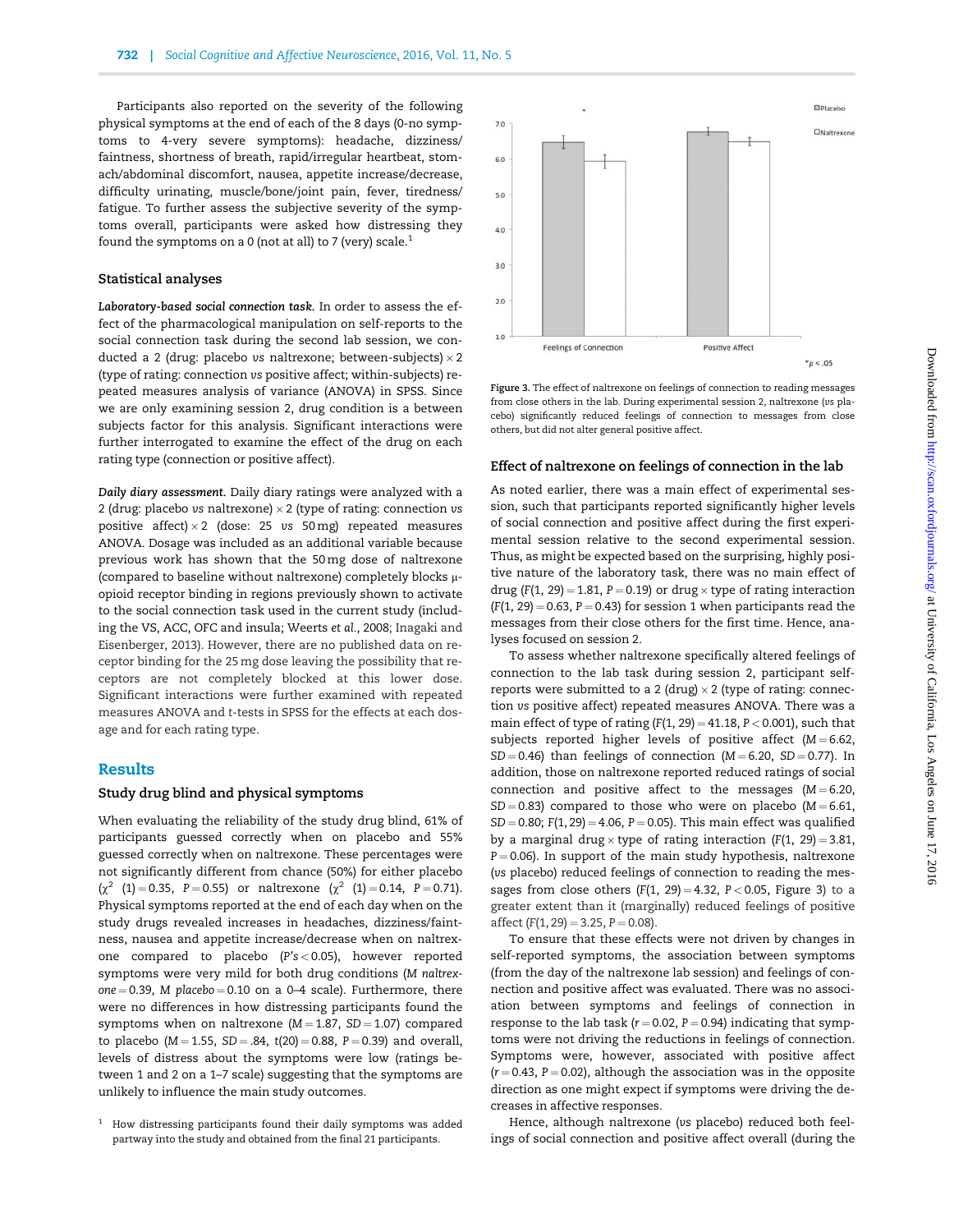

Figure 4. Changes in feelings of connection and positive affect outside of the lab in day-to-day reports. Feelings of disconnection were reverse-coded such that higher numbers reflect more feelings of connection and lower numbers reflect less feelings of connection. Naltrexone (vs placebo) reduced feelings of connection when participants were on the 50 mg dose, but did not alter feelings of positive affect. Error bars reflect between-subject standard errors.

second experimental session), results showed that naltrexone reduced feelings of social connection to a greater extent than it reduced feelings of positive affect.

#### Effect of naltrexone on day-to-day feelings of connection

To assess whether naltrexone altered day-to-day feelings of connection from the daily diary reports, a 2 (drug) $\times$  2 (type of rating)  $\times$  2 (dose) repeated measures ANOVA was run $^2$ . No main effects for drug, type of rating or dose were found ( $P's > 0.25$ ), nor was there a drug $\times$  dose interaction (F(1, 24)=1.29, P=0.27) but there was a drug $\times$ type of rating $\times$ dose interaction  $(F(1,24) = 6.67, P = 0.02)$ . We then examined ratings for each dose (25 vs 50 mg) separately. As expected, there was no interaction between drug and type of rating at the lower 25 mg dose (F(1, 29) = 0.73, P = 0.40), but there was a significant drug  $\times$  type of rating interaction when participants were on the full 50 mg dose  $(F(1, 25) = 6.51, P = 0.02,$  Figure 3). Specifically, while there was no effect of naltrexone (50 mg) on positive affect (t(25) = 0.33,  $P = 0.75$ ), in support of the main study hypothesis, participants reported feeling less socially connected on the full 50 mg dose of naltrexone (t(25) = 2.56,  $P = 0.02$ ) compared to comparable days of placebo.

Again, to ensure that physical symptoms were not driving the reductions in feelings of connection, we examined the relationship between self-reported symptoms across the 4 days when participants were on naltrexone and feelings of social connection. Although perceptions of symptom severity were low, physical symptoms could have been driving the reductions in feelings of connection. However, the average correlation between symptoms and feelings of connection was low  $(r = 0.07)$ and not significantly different from zero  $(P = 0.69)$  suggesting that reductions in feelings of connection were not driven by increases in physical symptoms. In addition, the average

correlation between self-reported symptoms and positive affect was also low  $(r = -0.07)$  and not significantly different from zero  $(P = 0.63)$ . Thus, blocking opioids reduced everyday feelings of social connection, but not general positive affect.

# Discussion

As humans, we highly value and depend on close social bonds throughout life (Harlow, 1958; Durkheim, 1897/1951; Bowlby, 1988; Gunnar, 2001; Diener and Seligman, 2002). Therefore, it continues to be important to understand the neurobiological mechanisms that contribute to the experience of social connection. In support of the brain opioid theory of social attachment, the opioid antagonist, naltrexone, was found to reduce feelings of social connection in the lab and, for the first time, in daily reports, suggesting that opioids are a critical component of social bonding. This is the first study to highlight the importance of opioids for day-to-day social connection with close others in humans.

Importantly, the current study found a stronger effect of naltrexone on feelings of connection as compared to general positive feelings. That is, opioid antagonism (vs placebo) led to larger reductions in feelings of social connection, but altered ratings of more general positive affect to a lesser degree. These results are in line with theorizing that, while opioids play a general role in rewarding experiences, opioids may be particularly critical for social bonding and affiliation (Panksepp, 1998; Depue and Morrone-Strupinsky, 2005). However, more work in humans will be needed to replicate the current findings as the hypothesized effect was only found during the second experimental session (potentially due to the novelty of experiencing the social connection task, a highly pleasant and surprising task, during the first experimental session) and at the full 50 mg dose (when l-opioid receptors are known to be completely blocked). Although naltrexone's affinity for the  $\mu$ -opioid receptor is the highest of all opioid receptors (Raynor et al., 1994), it also binds to other opioid receptors (Weerts et al., 2008) and thus we cannot definitively attribute the reported effects to the actions of  $\mu$ opioid receptors alone.

Although the brain opioid theory of social attachment emphasizes the role of opioids in social affect and social bonding, opioid-antagonism has previously been shown to reduce liking for nonsocial stimuli such as food (Yeomans and Gray, 1996, 1997) and gambling wins (Petrovic et al., 2008). Thus, it may not be the case that opioids are necessarily specific to social stimuli, but rather that opioids are specific to the most valued or greatest reward in the environment (Chelnokova et al., 2014). That is, opioid antagonism may affect one's subjective experience in response to the greatest reward available. Social rewards, as presented in the current study, may be one such highly valuable reward. Future studies exploring the role of opioids in social affective experience may benefit from including 'nonsocial' rewards in order to clarify the specific role that opioids play in social processes.

There is emerging evidence that sensitivity to rewarding stimuli such as opiates or other drugs of abuse varies depending on a polymorphism in the  $\mu$ -opioid receptor gene (OPRM1) (Matthes et al., 1996; Bond et al., 1998; Ray and Hutchison, 2004; Drakenberg et al., 2006; Dlugos et al., 2011). In particular, G allele carriers are more sensitive to  $\beta$ -endorphins (Bond et al., 1998), the rewarding effects of alcohol (Ray and Hutchinson, 2004), the reward-blunting effects of naltrexone (Ray and Hutchinson, 2007) and the painful effects of social exclusion (Way et al., 2009). Thus, to the extent that genetic variation confers

<sup>&</sup>lt;sup>2</sup> Six participants failed to complete daily diary responses for both days when on 25 mg of naltrexone (one participant), both days when on 50 mg of naltrexone (three participants), or comparable days when on placebo (two participants). Hence, daily diary responses are based on 25 participants.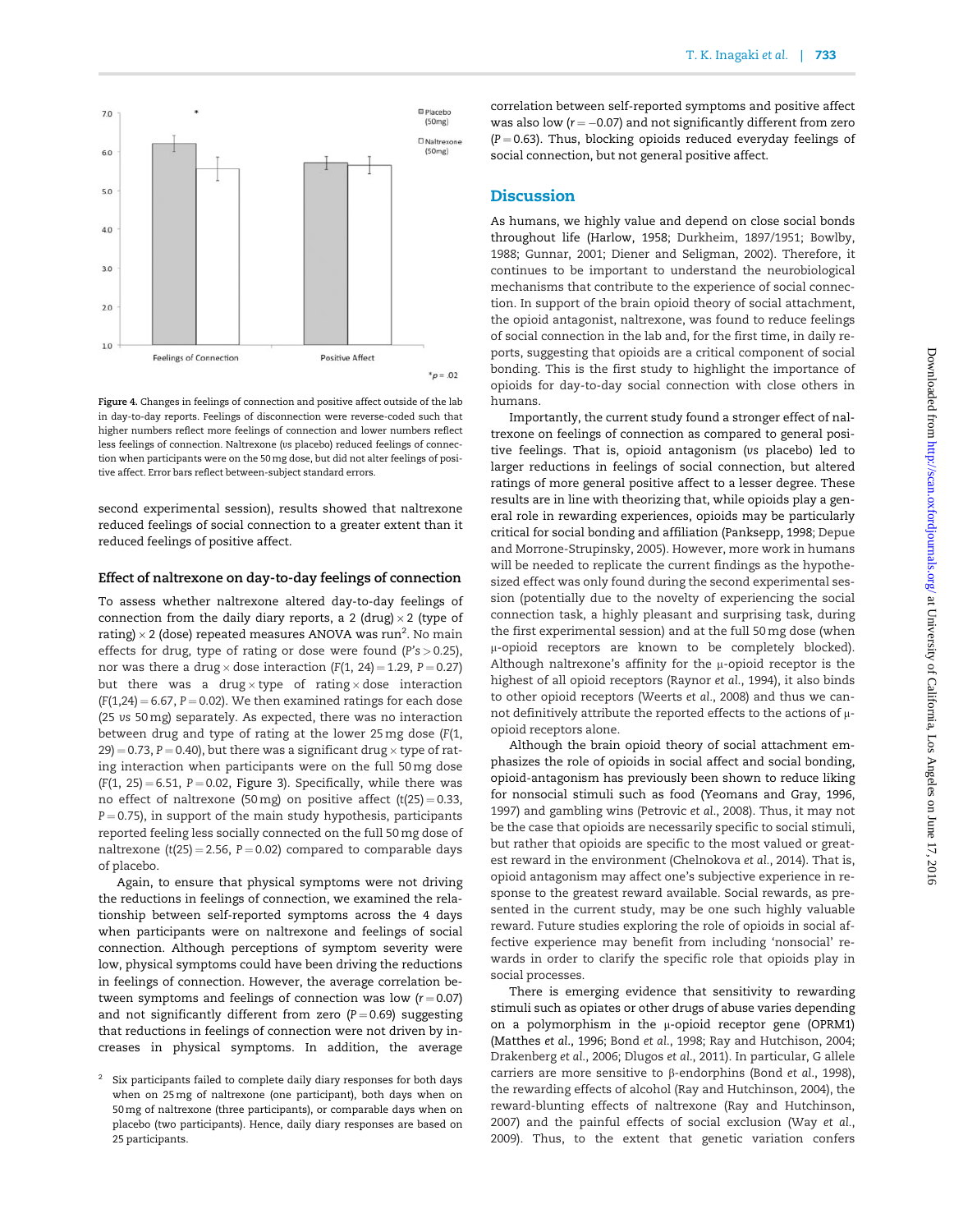sensitivity to social reward and pain more generally, allelic variation in OPRM1 may also contribute to the effects of opioidblockade on feelings of social connection as measured here and may be an interesting future direction.

Naltrexone's ability to reduce feelings of social connection may have implications for the use of this drug in addicted populations. Originally developed and prescribed to help treat opioid dependence and alcoholism (Martin et al., 1973; Anton et al., 1999), the current results suggest that an unintended side effect of naltrexone treatment may be reduced feelings of connection with others. Social support is especially important during times of need (Cohen and Wills, 1985), such as when struggling with an addiction and as such, any negative changes to how one perceives their network may introduce unintended barriers to recovery. Reduced feelings of connection may also partially contribute to why long-term compliance with naltrexone is somewhat low (Ray et al, 2010; Swift et al., 2011). Of course, in some cases, problems with social bonding or social connection may precede and follow addiction, however, moving forward it is worth understanding how naltrexone may affect feelings of social connection in addicted populations as well as healthy individuals, as studied here. Conversely, drugs that modulate the opioid system continue to be explored as a possible treatment option for other clinical disorders with social implications such as depression (Panksepp et al., 2014, Panksepp and Yovell, 2014) which is often accompanied by increases in social disconnection, as well as autism (Roy et al., 2014), which is characterized by deficits in social processes.

Humans have the capacity to form and maintain deeply emotional and meaningful bonds with others. Critical to these bonds are feelings of connection, the positive, contented feelings that come from being close to others, that have previously been hypothesized to involve the endogenous opioid system. In a direct test of this hypothesis, the current study found that naltrexone (vs a placebo) reduced feelings of connection both in the lab and in day-to-day reports, which furthers our understanding of the neurochemical mechanisms that contribute to social bonding and connection.

# Acknowledgements

The authors wish to thank the staff and support of UCLA's Clinical and Translational Science Institute (CTSI: UL1TR000124), Bill Hirokawa, of the UCLA Investigational Drug Section, Keely Muscatell, for assistance with drug randomization and the study blind, Spencer Bujarski for statistical advice and Cory Higgs and Molly Howland for assistance running the study.

# Funding

We also acknowledge generous support from the National Institutes of Health (R01-AG034588; R01-AG026364; R01 CA160245-01; R01-CA119159; R01 HL095799; R01 DA032922- 01; P30-AG028748 to M. R. I.) and the Cousins Center for Psychoneuroimmunology. Research was funded in part by a Dissertation Research Award from UC Berkeley's Greater Good Science Center awarded to T.K.I.

Conflict of interest. None declared.

### References

- Anton, R. F., Moak, D. H., Waid, L. R., Latham, P. K., Malcolm, R. J., Dias, J. K. (1999). Naltrexone and cognitive behavioral therapy for the treatment of outpatient alcoholics: results of a placebo-controlled trial. American Journal of Psychiatry, 156, 1758–64.
- Baumeister, R. F., Leary, M. R. (1995). The need to belong: desire for interpersonal attachments as a fundamental human motivation. Psychological Bulletin, 117, 497–529.
- Bond, C., LaForge, K. S., Tian, M., et al (1998). Single-nucleotide polymorphism in the human mu opioid receptor gene alters beta-endorphin binding and activity: possible implications for opiate addiction. Proceedings of the National Academy of Sciences USA, 95, 9608–13.
- Bowlby, J. (1988). A Secure Base: Parent-Child Attachment and Healthy Human Development, Basic Books, USA.
- Burkett, J. P., Spiegel, L. L., Inoue, K., Murphy, A. Z., Young, L. J. (2011). Activation of mu-opioid receptors in the dorsal striatum in necessary for adult social attachment in monogamous prairie voles. Neuropsychopharmacology, 36, 2200–10.
- Chelnokova, O., Laeng, B., Eikemo, M., et al (2014). Rewards of Beauty: The Opioid System Mediates Social Motivation in Humans. Molecular Psychiatry, 19, 746–7.
- Cohen, S., Wills, T. A. (1985). Stress, social support, and the buffering hypothesis. Psychological Bulletin, 98, 310–57.
- Depue, R. A., Morrone-Strupinsky, J. V. (2005). A neurobehavioral model of affiliative bonding: implications for conceptualizing a human trait of affiliation. Behavioral and Brain Sciences, 28, 350–95.
- Diener, E., Seligman, M. E. P. (2002). Very happy people. Psychological Science, 13, 81–4.
- Dlugos, A. M., Hamidovic, A., Hodgkinson, C., et al (2011). OPRM1 gene variants modulate amphetamine-induced euphoria in humans. Genes, Brain and Behavior, 10, 199–209.
- Drakenberg, K., Nikoshokov, A., Horvath, M. C., et al (2006). Mu opioid receptor A118G polymorphism is associated with striatal opioid neuropeptide gene expression in heroin abusers. Proceedings of the National Academy of Sciences U S A, 103, 7883–8.
- Durkheim, E. (1951). Suicide (J.A. Spaudling & G. Simpson, Trans. New York: Free Press. (Original work published in 1897)
- Gunnar, M. R. (2001). Effects of early deprivation: Findings from orphanage-reared infants and children. In: C. A., Nelson, M., Luciana, editors. Handbook of Developmental Cognitive Neuroscience. Cambridge, MA: MIT Press, 617–29.
- Harlow, H. F. (1958). The nature of love. American Psychologist, 13, 673–85.
- Herman, B. H., Panksepp, J. (1981). Ascending endorphinergic inhibition of distress vocalization. Science, 211, 1060–2.
- Inagaki, T. K., Eisenberger, N. I. (2013). Shared neural mechanisms underlying "social warmth" and physical warmth. Psychological Science, 24, 2272–80.
- Kalin, N. H., Shelton, S. E., Barksdale C. M. (1988). Opiate modulation of separation-induced distress in non-human primates. Brain Res 440: 285–92.
- Kalin, N. H., Shelton, S. E., Lynn, D. E. (1995). Opiate systems in mother and infant primates coordinate intimate contact during reunion. Psychoneuroendocrinology, 20, 735–42.
- Keverne, E. B., Martensz, N. D., Tuite, B. (1989). Beta-endorphin concentrations in cerebrospinal fluid of monkeys are influenced by grooming relationships. Psychoneuroendocrinology, 14, 155–61.